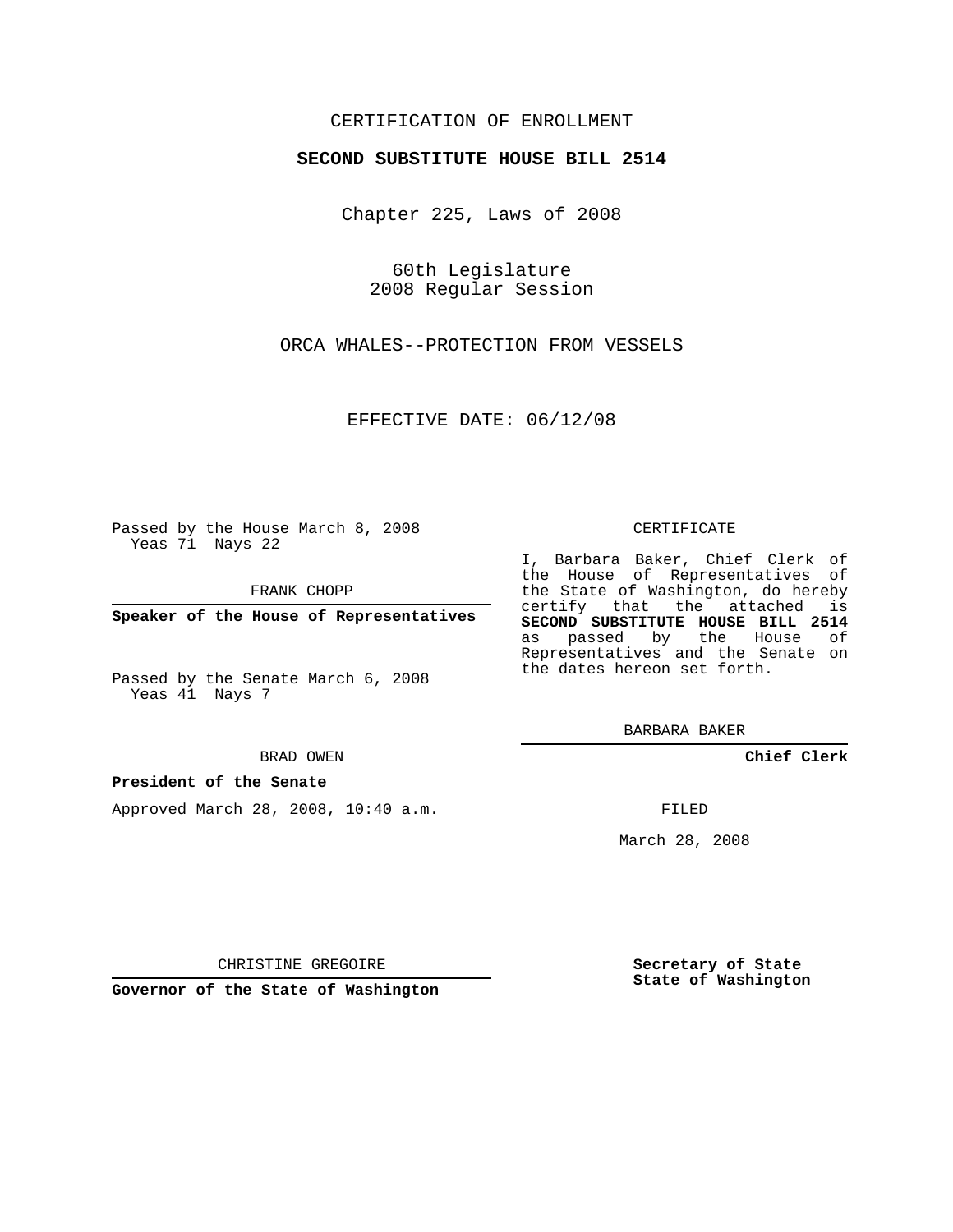# **SECOND SUBSTITUTE HOUSE BILL 2514** \_\_\_\_\_\_\_\_\_\_\_\_\_\_\_\_\_\_\_\_\_\_\_\_\_\_\_\_\_\_\_\_\_\_\_\_\_\_\_\_\_\_\_\_\_

\_\_\_\_\_\_\_\_\_\_\_\_\_\_\_\_\_\_\_\_\_\_\_\_\_\_\_\_\_\_\_\_\_\_\_\_\_\_\_\_\_\_\_\_\_

AS AMENDED BY THE SENATE

Passed Legislature - 2008 Regular Session

## **State of Washington 60th Legislature 2008 Regular Session**

**By** House Appropriations Subcommittee on General Government & Audit (originally sponsored by Representatives Quall, Appleton, McCoy, Morris, McIntire, Nelson, Kagi, and Upthegrove)

READ FIRST TIME 02/12/08.

 AN ACT Relating to protecting southern resident orca whales from disturbances by vessels; adding a new section to chapter 77.15 RCW; adding a new section to chapter 77.12 RCW; creating new sections; and prescribing penalties.

BE IT ENACTED BY THE LEGISLATURE OF THE STATE OF WASHINGTON:

 NEW SECTION. **Sec. 1.** The legislature finds that the resident population of orca whales in Washington waters *(Orcinus orca)*, commonly referred to as the southern residents, are enormously significant to the state. These highly social, intelligent, and playful marine mammals, which the legislature designated as the official marine mammal of the state of Washington, serve as a symbol of the Pacific Northwest and illustrate the biological diversity and rich natural heritage that all Washington citizens and its visitors enjoy.

 However, the legislature also finds that the southern resident orcas are currently in a serious decline. Southern residents experienced an almost twenty percent decline between 1996 and 2001. The federal government listed this orca population as depleted in 2003, and as an endangered species in 2005. The federal government has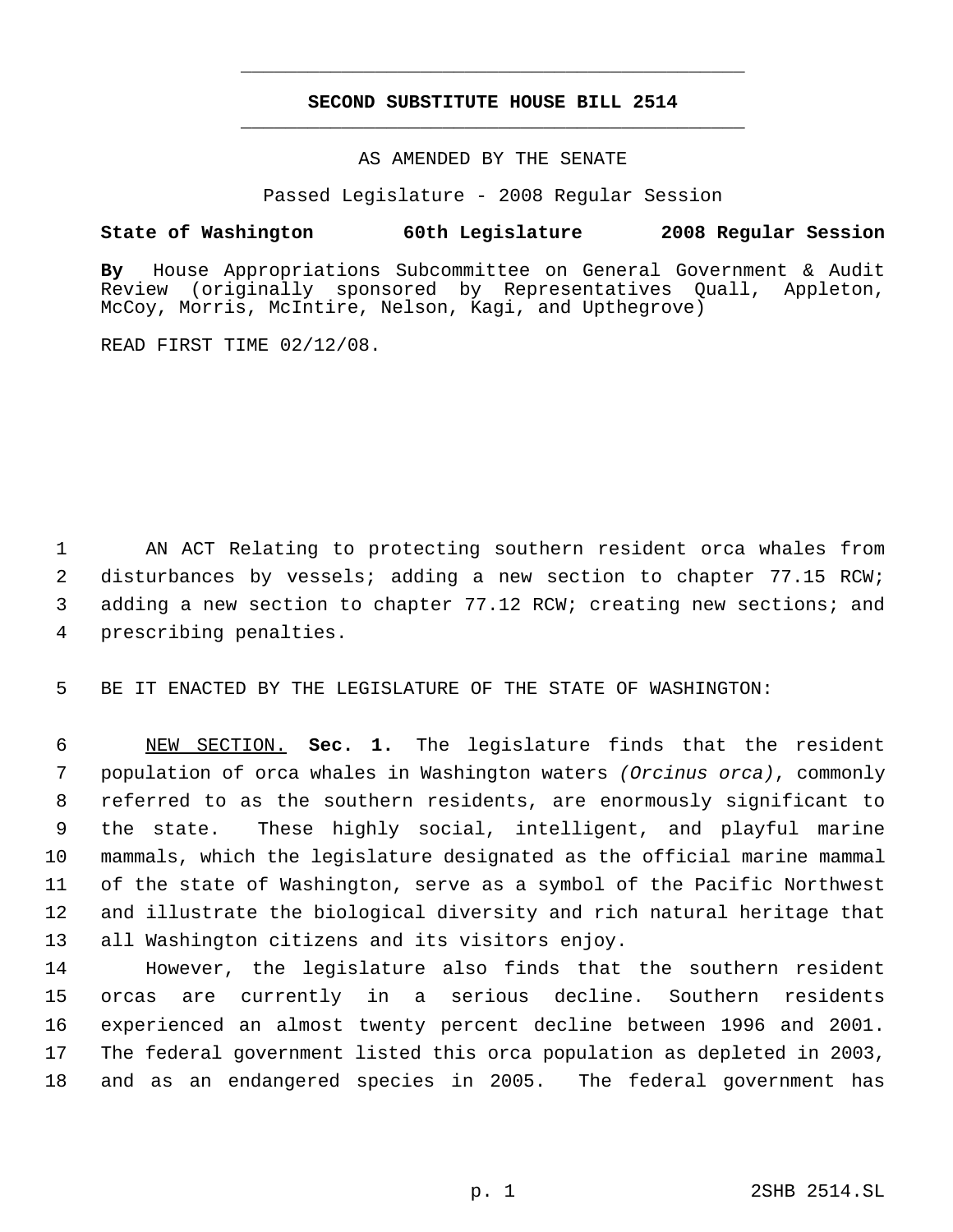identified impacts from vessels as a significant threat to these marine mammals.

 In 2006, after listing the southern resident orcas as endangered, the federal government designated critical orca habitat and released a proposed recovery plan for the southern resident orcas. The federal government has initiated the process to adopt orca conservation rules, but this process may be lengthy. Additionally, although existing whale and wildlife viewing guidelines are an excellent educational resource, these guidelines are voluntary measures that cannot be enforced.

 Therefore, the legislature intends to protect southern resident orca whales from impacts from vessels, and to educate the public on how to reduce the risk of disturbing these important marine mammals.

 NEW SECTION. **Sec. 2.** A new section is added to chapter 77.15 RCW to read as follows:

 (1) Except as provided in subsection (2) of this section, it is unlawful to:

 (a) Approach, by any means, within three hundred feet of a southern resident orca whale *(Orcinus orca)*;

 (b) Cause a vessel or other object to approach within three hundred feet of a southern resident orca whale;

 (c) Intercept a southern resident orca whale. A person intercepts a southern resident orca whale when that person places a vessel or allows a vessel to remain in the path of a whale and the whale approaches within three hundred feet of that vessel;

 (d) Fail to disengage the transmission of a vessel that is within three hundred feet of a southern resident orca whale, for which the vessel operator is strictly liable; or

 (e) Feed a southern resident orca whale, for which any person feeding a southern resident orca whale is strictly liable.

(2) A person is exempt from subsection (1) of this section where:

 (a) A reasonably prudent person in that person's position would determine that compliance with the requirements of subsection (1) of this section will threaten the safety of the vessel, the vessel's crew or passengers, or is not feasible due to vessel design limitations, or because the vessel is restricted in its ability to maneuver due to wind, current, tide, or weather;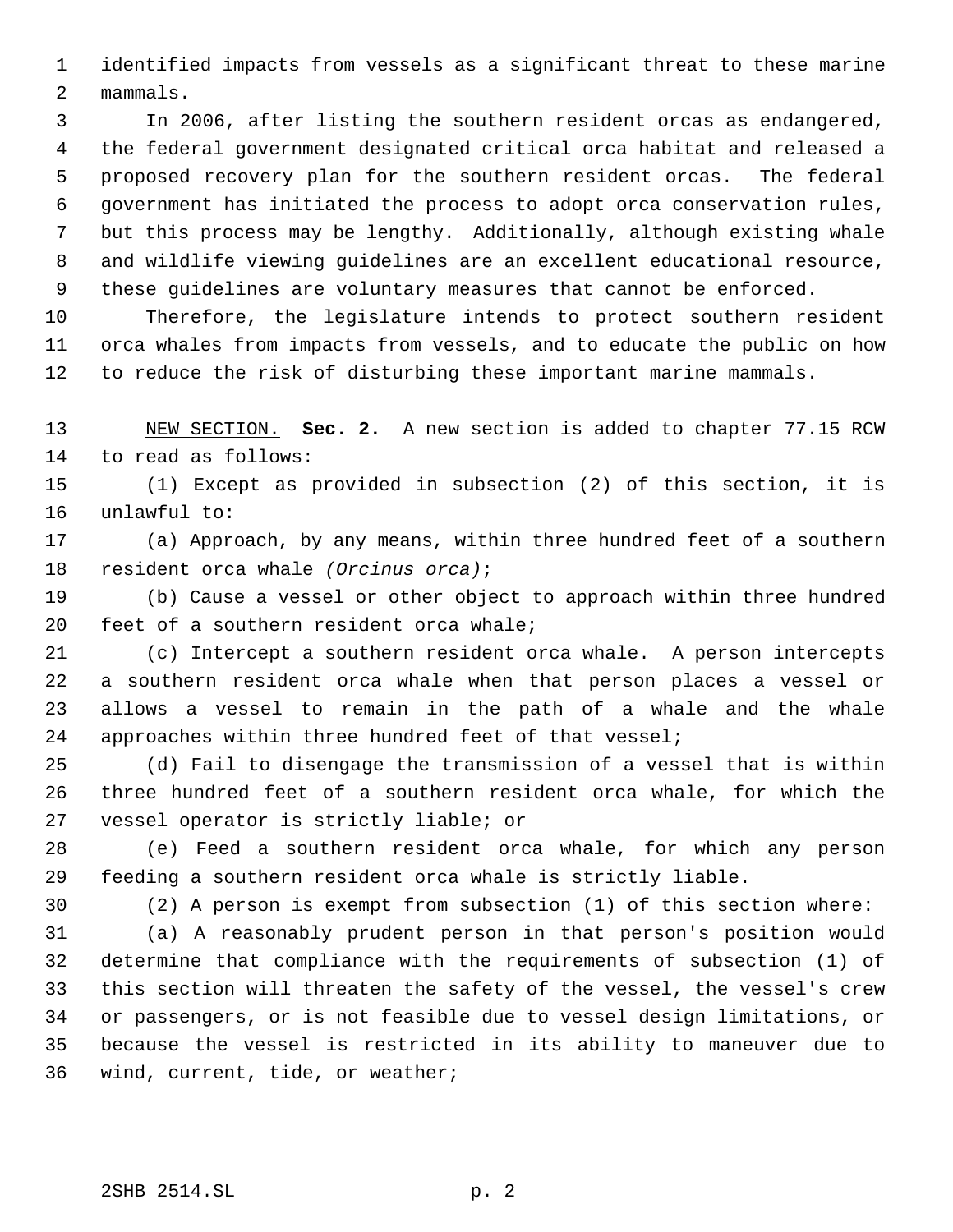(b) That person is lawfully participating in a commercial fishery and is engaged in actively setting, retrieving, or closely tending commercial fishing gear;

 (c) That person is acting in the course of official duty for a state, federal, tribal, or local government agency; or

 (d) That person is acting pursuant to and consistent with authorization from a state or federal government agency.

 (3) Nothing in this section is intended to conflict with existing rules regarding safe operation of a vessel or vessel navigation rules.

 (4) For the purpose of this section, "vessel" includes aircraft, canoes, fishing vessels, kayaks, personal watercraft, rafts, recreational vessels, tour boats, whale watching boats, vessels engaged in whale watching activities, or other small craft including power boats and sail boats.

 (5) A violation of this section is a natural resource infraction punishable under chapter 7.84 RCW.

 NEW SECTION. **Sec. 3.** The legislature encourages the state's law enforcement agencies to utilize existing statutes and regulations to protect southern resident orca whales from impacts from vessels, including the vessel operation and enforcement standards contained in chapter 79A.60 RCW.

 NEW SECTION. **Sec. 4.** A new section is added to chapter 77.12 RCW to read as follows:

 The department and the state parks and recreation commission shall disseminate information about section 2 of this act, whale and wildlife viewing guidelines, and other responsible wildlife viewing messages to educate Washington's citizens on how to reduce the risk of disturbing southern resident orca whales. The department and the state parks and recreation commission must, at minimum, disseminate this information on their internet sites and through appropriate agency publications, brochures, and other information sources. The department and the state parks and recreation commission shall also attempt to reach the state's boating community by coordinating with appropriate state and nongovernmental entities to provide this information at marinas, boat shows, boat dealers, during boating safety training courses, and in conjunction with vessel registration or licensing.